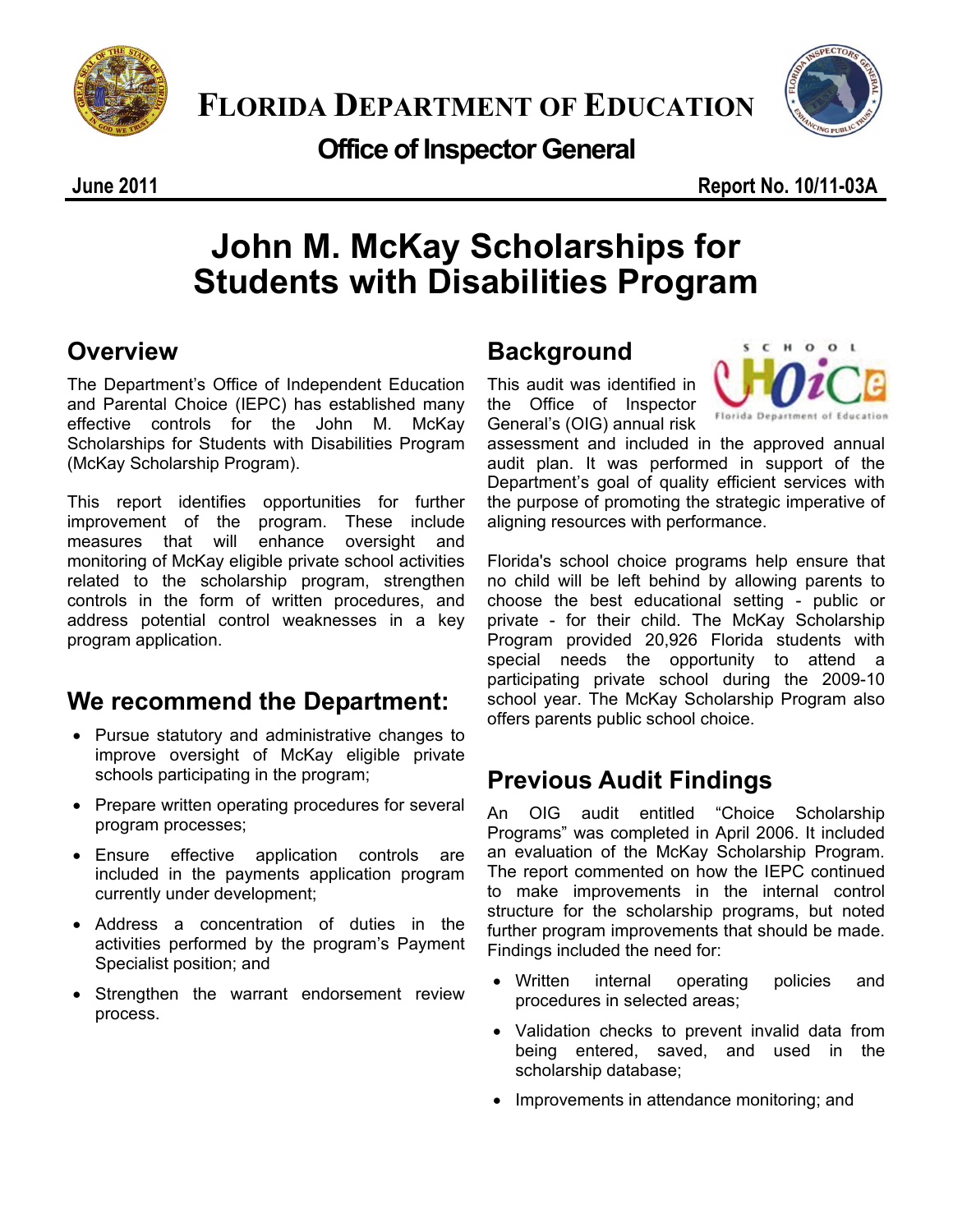• More sufficient supporting documentation in areas that included support for school eligibility determination; tracking of complaints and their resolution; and documenting and tracking refunds due to the Department.

During this audit, we reviewed for implementation of management actions in response to the above findings. Most findings were resolved. Those not resolved, were evaluated during this audit (e.g., need for written procedures and improvements in attendance monitoring.)

### **Audit Results**

Internal management controls serve as a tool for management's use in providing reasonable assurance that program objectives are achieved. Many effective controls are in place for the McKay Scholarship Program. Examples include:

- Development and use of a process manual which includes extensive quidance on eligibility for schools and students;
- Use of a strong web-based interactive scholarship database system for obtaining and circulating information;
- Establishment of a system to verify private school compliance;
- • Development of an attendance verification procedure;
- Cross checking with public school attendance;
- Fingerprinting for staff with direct contact with students;
- • Operation of a hot line for complaints and systems for investigating them; and
- Provision of technical assistance to parents, school districts, and private schools throughout the state.

There are opportunities for further improvement for the McKay Scholarship Program. The findings below identify areas where management action is recommended. Certain findings report on conditions similar to those identified in the previous OIG audit report.

### **Findings and Recommendations**

#### **administrative changes. 1. Oversight of McKay eligible private schools could be improved with statutory and**

Though the program is complying with statutory provisions, annual onsite monitoring is limited to less than one percent of private schools participating in the program. Risks related to these schools include the following:

- Private schools are allowed to self report student enrollment, attendance and withdrawals to the database, generating the data used to process payments;
- Recent site reviews performed by program staff show most schools visited were not in compliance with important program requirements;
- Noncompliance notices as well as proposed actions to deny, suspend or revoke private school participation are processed monthly by the program; and
- The program has experienced fraudulent rule violations by a small number of private school owners.

Florida Statutes provide for limited onsite visits of private schools by department staff. Current oversight provisions limit onsite visits to not more than three private schools per year. Over 900 private schools participate in the program each year. The onsite visits must be selected randomly and no private school can be visited more than once in the same year.

#### **Recommendation:**

The Department should propose statutory changes that allow the number of onsite visits to be increased, and the selection of private schools for review determined using a risk based approach (e.g., focus on newer schools, schools with larger student participation, geographic considerations, etc.).

activities as:<br>2 Additionally, emphasis can be placed on such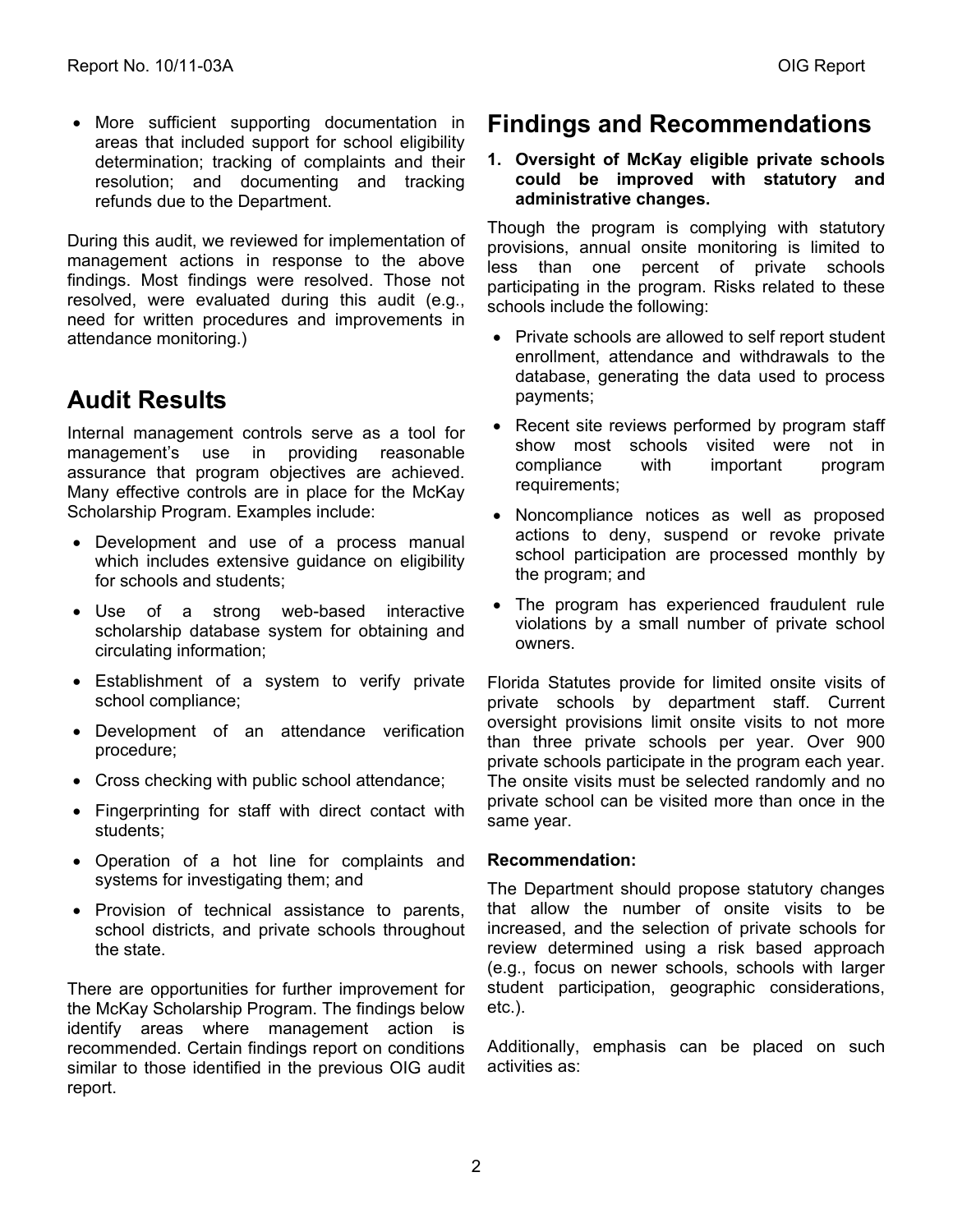- • Expanded desk reviews of private school documentation (student attendance, background screening, instructor qualifications, etc.);
- Conducting parent surveys to verify student attendance, school location, academic reporting, etc.;
- • Observations of warrant endorsements at selected private schools (in conjunction with the restrictive endorsement of warrants); and
- Greater review and inquiry of complainant assertions of program violations by private schools (e.g., polling of other parents when complaints allege school is not observing published instruction schedules, for example).

#### **Management Response:**

The audit report states that IEPC is compliant with all statutory monitoring requirements. Therefore, the previous narrative discussing the inherent risks should not be construed as a negative reflection on the program office's administration of the program according to statute.

It should be noted that noncompliance notices can be triggered by a number of instances, some as simple as the change in director's name, or change in school name. The number of noncompliant notices, as well as actions to deny, suspend or revoke is evidence of the due diligence on the IEPC's part in implementing the additional accountability measures required in the 2006 legislation and should not necessarily be construed as a negative component or finding of the program.

As noted in the report, IEPC lacks statutory authority to increase the yearly on-site visits of scholarship participating schools; however, a criterion for site based visits resides not only in Section 1002.39, F.S., but Section 1002.421, F.S. as well. Further, Rule 6A-6.03315 adds even more clarification on conditions to monitor during site visits. At this time, although a risk based approach to site visits might be preferable, it is prohibited by Section 1002.39(6)(f).

IEPC lacks the authority to seek statutory changes as it relates to greater oversight activities; however, we will make recommendations to the Commissioner, who in turn, has the ability to make recommendations to the State Board of Education.

Regarding the report's call for expanded desk reviews of private school documentation, we submit that the Department only has statutory authority to review documentation for the three schools included in the annual on-site monitoring visits. However, it should be mentioned that authority is given for yearly reviews of private school compliance documentation as found in Section 1002.421(2), F.S. The Department does not have statutory authority or adequate staff resources to conduct parent surveys at this time.

Regarding the report's call for greater review and inquiry of complainant assertions of program violations by private schools, IEPC is incorporating a system of greater review and inquiry in the course of a legally sufficient complaint and has stated such in the revisions of the Complaint Process written procedures. Additionally, numerous complaints with legally sufficiency have been forwarded to the Office of Inspector General for investigative assistance.

#### **2. Formal written procedures are needed.**

We noted informal documentation (e.g., brief narratives, annotated screenshots, etc.) was available to describe aspects of certain program activities and processes. However, formal written operating procedures have not been prepared and are needed for the following processes:

- Site review process for private schools;
- • Quarterly processing of scholarship payments, including steps performed by the Office of Funding and Financial Reporting and the DOE Comptroller's office;
- Process for documenting and tracking returned and cancelled warrants from private schools as well as refunds due to the Department;
- Process for administering and controlling supplemental payments;
- Statewide payment verification process (used to determine enrollment in school districts other than the one where students were zoned);
- • Collection process for erroneously obtained payments (prompting return of funds letters);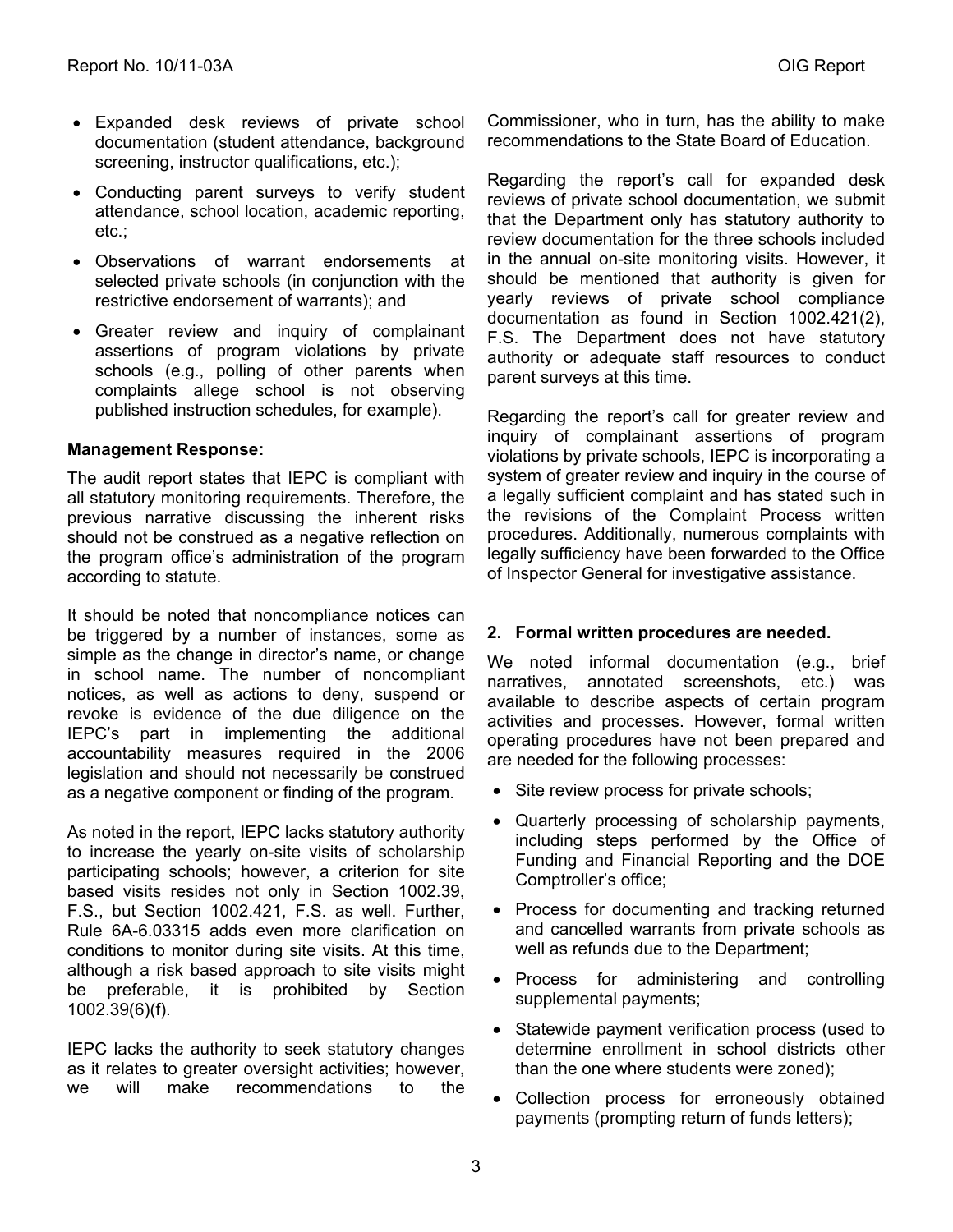- Quarterly reviews of warrant endorsements, and
- Complaint administration process.

Written procedures are a management tool used to communicate and control the activities and processes to achieve established goals and objectives. Procedures should be comprehensive, current, and effectively communicated to the responsible staff. Written procedures will help ensure regulations are met, goals and objectives are achieved, and management directives are accomplished.

Program staff members have relied on the instructions provided from other sources of guidance (e.g., reliance on other knowledgeable staff, statutes, and rules). Without written operating procedures, administration of the program may not be consistent and accountability is difficult to maintain.

#### **Recommendation:**

We recommend that IEPC: prepare written operating procedures for the processes cited; implement and train staff on the approved procedures; and update the procedures as needed.

#### **Management Response:**

IEPC is expanding written procedures as it pertains to the on-site visit review process. This written procedure will be updated and shared with staff no later than July 31, 2011.

IEPC is in the process of expanding written procedures as related to quarterly processing of scholarship payments; processes for documenting and tracking returned and cancelled warrants; administering and controlling supplemental payments; and the statewide payment verification process as well as the collection process for payment refunds. Additionally, summary information incorporating the role of OFFR, DFS as well as the Comptroller's office will be incorporated. Written procedures will be updated and shared with pertinent staff no later than December 1, 2011.

IEPC has updated and trained staff on the revised Complaint Process written procedures as suggested.

Regarding quarterly reviews of warrant endorsements, IEPC will update written procedures as suggested. Additionally, IEPC will take the suggestion of the auditor and incorporate a more risk based approach to the warrant selection(s) beginning 2011-12 school year. If discrepancies are found, an on-site review could be triggered.

#### **3. Application controls in the payment application program should be improved.**

Each quarter, the McKay Scholarship Program's payment application processes a listing of prospective payments to parents or guardians of students participating in the program. We analyzed 2009-10 payments and found that a significant portion (\$11.7M or 8%) of payments required manual procedures to stop processing of the payments.

We noted the program's Payment Specialist manually cancels payments based on additional analysis performed. Reasons for manual cancellation of payments included the following:

- • Students were enrolled in public school*;*
- Students had less than the minimum ten days of private school attendance;
- • Invalid parent or guardian names or social security numbers;
- Duplicate social security numbers for students, parents or guardians;
- Private schools with outstanding payment letters; and
- Suspended private schools

The need for manual efforts to "police" the payments process can be reduced through greater use of automated application controls. However, many manual payment cancellations will remain based on the impact of statutorily required deadlines associated with payment dates as the requirements necessitate the processing of payments before each quarterly payment period ends.

We learned that a new payment application has been under development for the past year that is designed to address known inadequacies of the current application. Program staff agreed it will be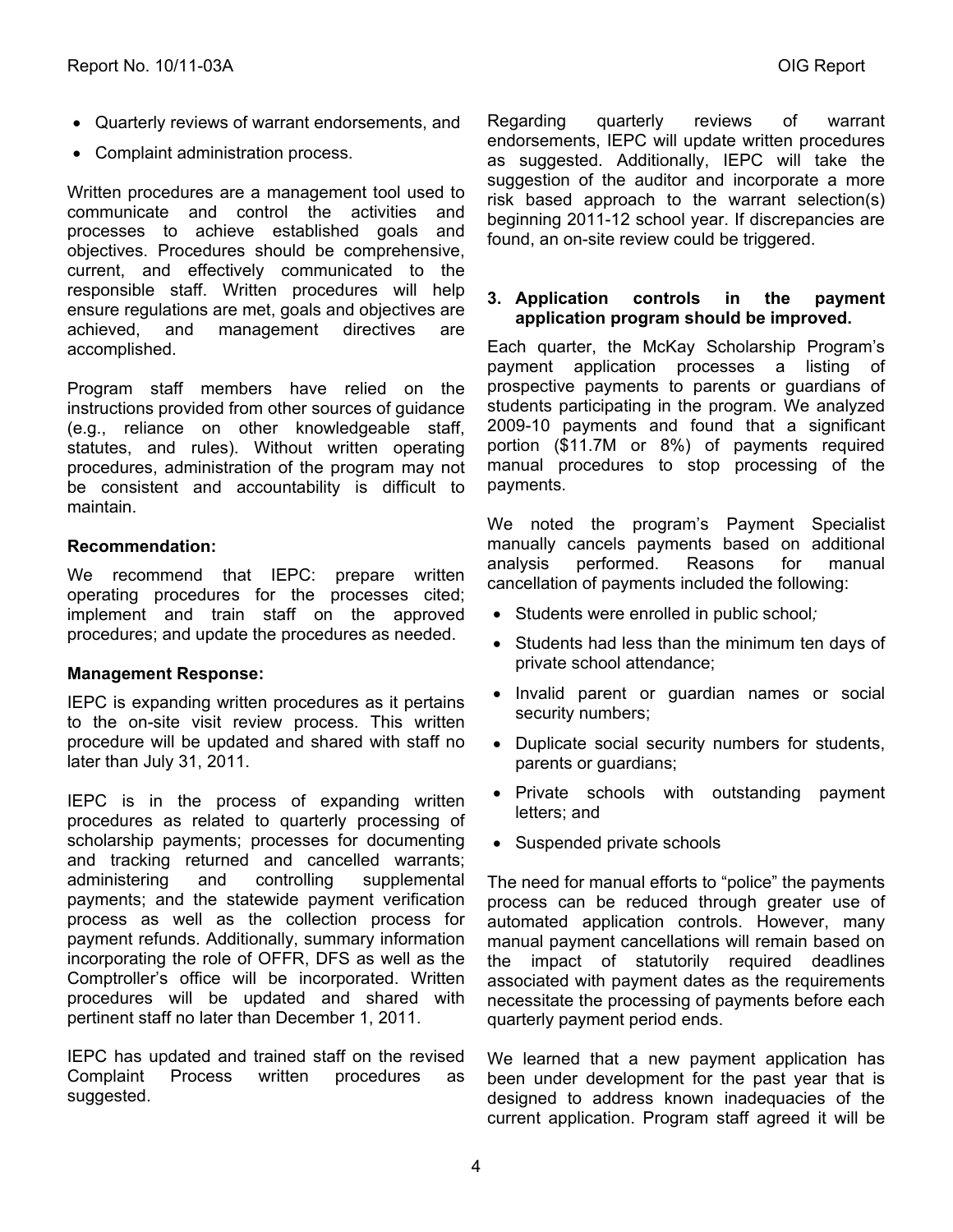much less costly to build in needed controls during the development phase of the application.

#### **Recommendation:**

To address conditions noted in this finding, we recommend that:

- Application controls be added to filter ineligible payments due to invalid parent names/ social security numbers or duplicate social security numbers for students, parents or guardians;
- Application controls be added that would stop payments to private schools that are ineligible to receive payments;
- Consideration be given to automating, as part of the payments application, a comparison of payments data to statewide public school attendance information to detect ineligible payments related to students enrolled in public schools anywhere within the state (not just their zoned school district).
- • Exception reports be developed and used to review scholarship payments data on a periodic basis (Example: the 10-day attendance script currently run on demand could be scheduled as an automated procedure which would generate exception reporting that program staff can analyze);
- • Automated controls embedded in the new payments application be adequately documented to facilitate quality assurance reviews to verify effectiveness of the controls; and
- Manual processing activities (for procedures not included in the payments application) be adequately documented.

#### **Management Response:**

The payment process must take into account several statutory deadlines that do not coincide with district enrollment/withdrawal deadlines and requires verification of information prior to most public and privates schools opening for session in the fall. This is true, particularly for the September 1 payment deadline.

Deadlines in the McKay statute have never coincided with school district enrollment deadlines or school district calendars; and therefore many of the statutory requirements and rule deadlines cannot be accommodated in an automated system. Varying public school calendars and private school calendars and attendance verification processes in each make it impossible to hard code deadlines and qualifiers into the payment application.

The payment application is currently being revised with additional functions to address some of the reasons for manual cancellations. To the extent possible, application controls will be built into the new payment application to reduce payments that are processed, but subsequently manually cancelled.

The new payment system will compare the list of payment candidates to the statewide Public School Student Survey data. If the student has been reported in public school in the most recent survey, the student will be rejected and a payment will not be generated.

The new payment system includes additional documentation, which is more detailed than the documentation for the old system.

The Payment Specialist currently adds comments to payment records as a method of documentation and this will be included in the revised Payment Process Manual.

#### **4. A concentration of duties exists in the activities performed by the program's Payment Specialist position.**

We noted that duties assigned to this position include:

- Access rights to read, delete, insert, and update information in the scholarship database;
- Maintaining direct contact with staff from private schools and parents;
- Generating and processing tuition payments on behalf of students;
- Performing quarterly reviews of warrant endorsements;
- Receiving returned warrants; and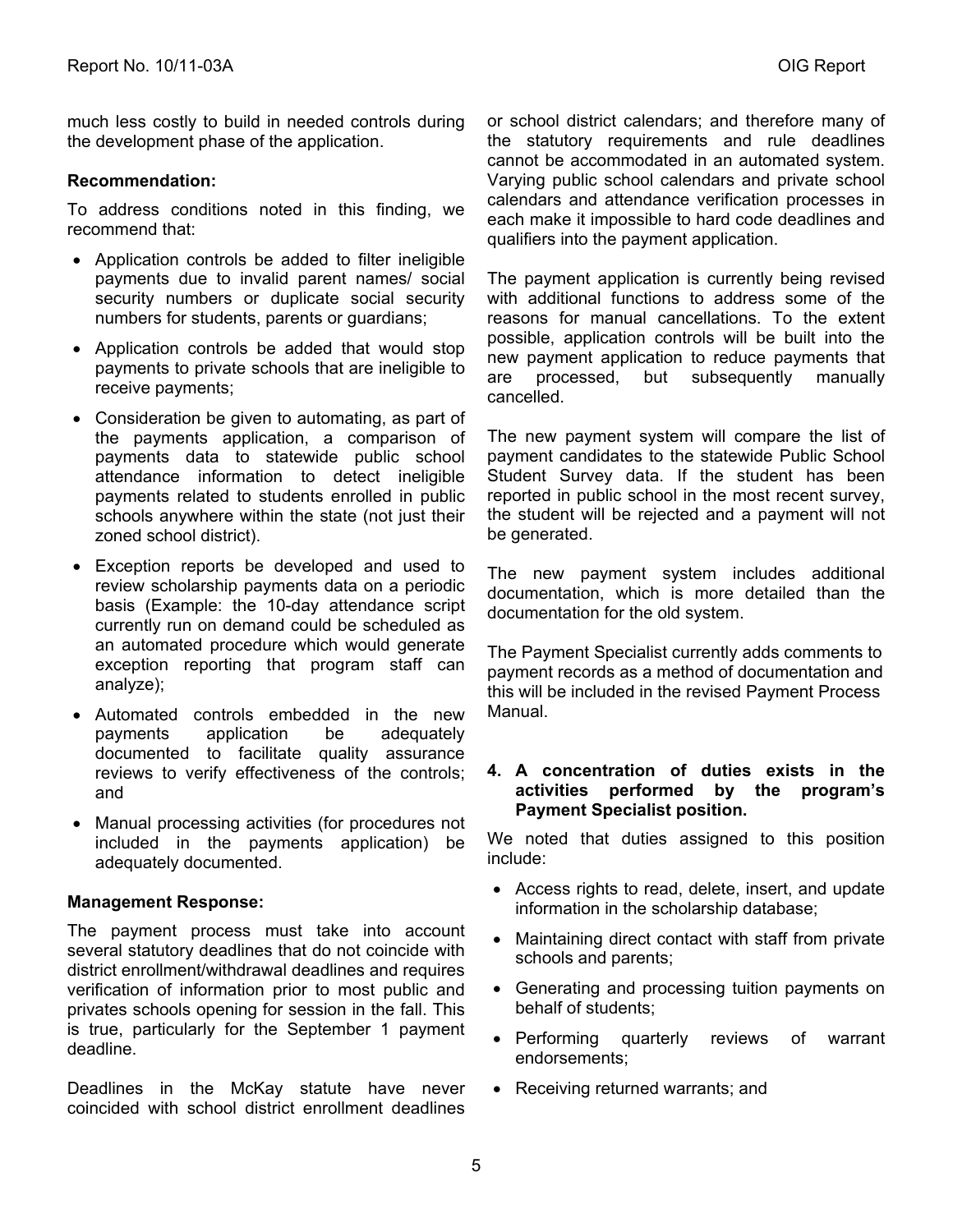• Collecting erroneously obtained payments from private schools.

As reported in Finding 2, we noted limited documentation for procedures performed by the Payments Specialist position (e.g., processing of scholarship payments, returned and cancelled warrants, and collection of erroneously obtained payments.) The Scholarship Program Manager stated that, typically, another staff member participates in the payment duties, though this was not documented. We were informed that additional payment process documentation exists; however, the documentation is still being developed.

A fundamental element of internal control is the segregation of duties. Adequate segregation of duties reduces the likelihood that errors (intentional or unintentional) will remain undetected by providing for separate processing by different individuals at various stages of a transaction and for independent reviews of the work performed. The basic idea underlying segregation of duties is that no employee or group should be in a position both to commit and conceal errors or fraud in the normal course of their duties.

We were informed that this condition exists because of limited staff resources. Left uncorrected, it may be possible, for example, for the Payment Specialist position to receive checks returned from private schools and convert them for personal use. The position could adjust database records so the act is not detected; or collude with a private school owner or staff member to generate erroneous payments that go undetected.

#### **Recommendation:**

We recommend that IEPC determine whether certain duties performed by the Payment Specialist position can be shifted to another employee or employees to reduce the potential risks noted above. If this is done, employee responsibilities as well as changes in related processes should be formally documented in written procedures.

#### **Management Response:**

At the time of this audit, one of two positions dedicated to payment specialist duties was filled. When both positions are filled, the primary Payment Specialist will be responsible for the processing of

scholarship payments with the backup Program Specialist assuming the duties of processing returned and cancelled warrants as well as collection of erroneously obtained payments.

#### **5. The warrant endorsement review process should be strengthened.**

schools. Florida Statutes require that scholarship payments be by individual warrant made payable to each student's parent or guardian and mailed by the Department to the private school. The parent is to restrictively endorse the warrant to the private school for deposit into the account of the private school. Section 1002.39(10)(f), Florida Statutes, denotes warrant endorsement review requirements by program staff to confirm compliance by private

We noted that the review process has had limited impact. In cases where private schools are suspected of not following the statute, there is limited pressure that can be used to force compliance. Without an effective process in place, schools may not follow requirements intended to ensure students are enrolled and parents or guardians are signing scholarship warrants.

#### **Recommendation:**

We recommend that IEPC establish a consistent warrant endorsement review process to help ensure scholarship payments are properly executed. Schools receiving scholarship funds should be required to use a prescribed endorsement stamp. Warrants must be signed only by the individual whose name is on the check and action should be taken when schools fail to follow requirements.

Additionally, consideration should be given to performing reviews of warrants selected based on risk based criteria (in place of the current random selection process). Where private schools are suspect of not following rules, onsite verification, perhaps with the assistance of staff from the OIG, should be considered.

#### **Management Response:**

As addressed in Finding 2 and recommended in this audit report, IEPC will develop and incorporate a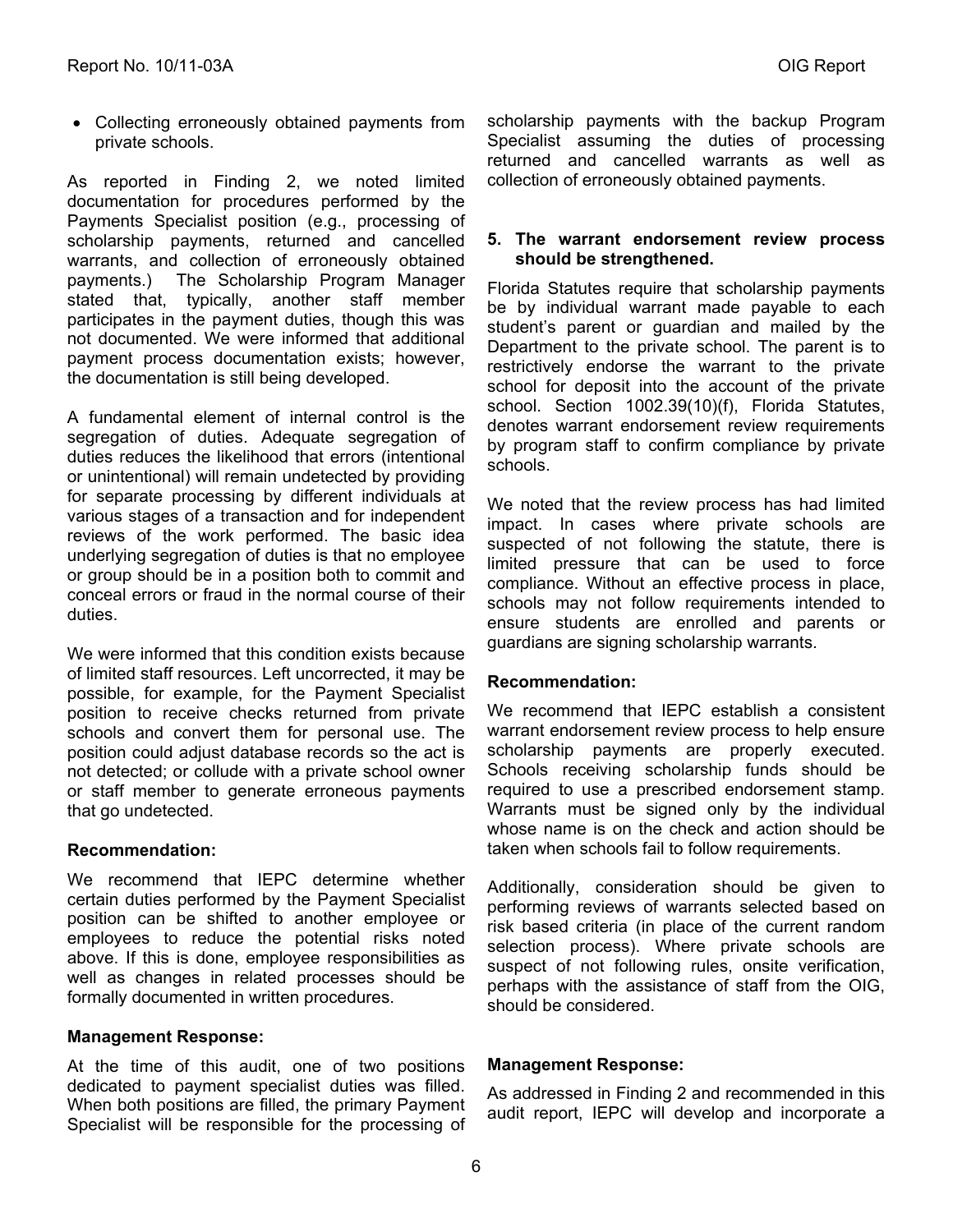more risk based approach to warrant endorsement review beginning in the 2011-12 school year. This will include but not be limited to: verifying a school's endorsement stamp as well as verifying that the endorser and warrant name are matched. If discrepancies are found, an on-site visit could be triggered with administrative action to follow.

As addressed in Finding 2 and recommended in this audit report, IEPC will develop and incorporate a more risk based approach to warrant endorsement review beginning in the 2011-12 school year. If discrepancies are found, an on-site visit could be triggered.

## **Objectives and Scope**

The objectives of this audit were to determine whether: 1) student eligibility is clearly established and enrollment is adequately verified; 2) scholarship payments are accurate, made only to eligible students, and processed timely; 3) private school information is appropriately verified and compliance is sufficiently monitored; and 4) internal controls are present and effective to provide reasonable assurance of compliance with law, policies and procedures, and management's objectives.

The scope of the audit included scholarship activity during the period July 1, 2009, to September 30, 2010.

### **Methodology**

This audit was conducted in accordance with the *International Standards for the Professional Practice of Internal Auditing*, published by the Institute of Internal Auditors. To achieve audit objectives, the audit team:

- Researched and reviewed applicable statutes, rules, manuals, procedures, related reports, and supporting documentation;
- Interviewed and observed appropriate staff;
- Analyzed scholarship data using various tests;
- Surveyed parents regarding aspects of the program. See Exhibit 1 (page 8) for details and results;
- • Evaluated internal controls; and
- Determined management actions taken in response to previous audit reports.

### **Closing Comments**

The OIG would like to recognize and acknowledge IEPC management and staff for their assistance during the course of this audit. Our fieldwork was facilitated by the cooperation and assistance provided by all personnel involved.